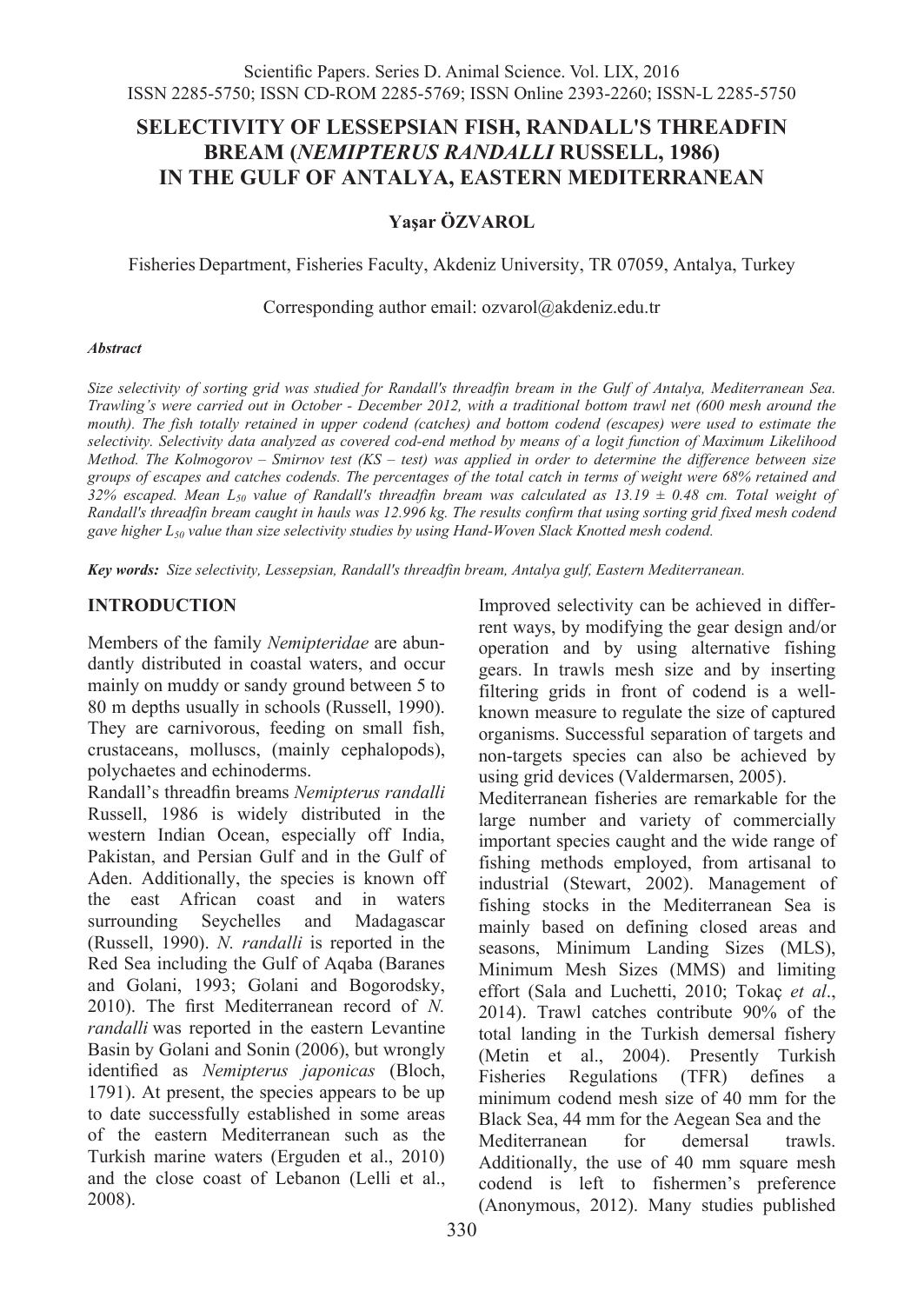during the last decade have clearly shown that the selectivity of commercially used codends are rather poor in Turkish demersal trawl fisheries (Tosunoğlu et al., 2007; Ateş et al., 2010; Tokaç et al., 2010; Aydın et al., 2011; Özbilgin et al., 2012).

Gulf of Antalya is predominantly overfished by vessel from Iskenderun and Mersin. Most of commercially fish species live at a depth of 30-200 m. *Mullus barbatus barbatus* Linnaeus, 1758 (Red mullet)*, Mullus surmuletus* Linnaeus, 1758 (Surmullet)*, Upeneus moluccensis* (Bleeker, 1885) (Goldband goatfish), *Saurida undosquamis* (Richardson, 1848) (Brushtooth lizardfish), *Boops boops* (Linnaeus, 1758) (Bogue), *Pagellus erythrinus*  Linnaeus, 1758 (Common pandora), *Spicara flexuosa* (Linnaeus, 1758) (Picarel), are main demersal commercially important species of Mediterranean coast of Turkey.

This is first selectivity study for Randall's threadfin bream by using horizontal bar spacing from the eastern Mediterranean Sea. Although, there are many selectivity studies carried out by using different shape (diamond, square, hexagonal) and sizes (40, 44, 50 mm) of codends in the Mediterranean coast of Turkey (Ferretti and Froglia, 1975; Kınıkarslan, 1976; Livadas, 1988; Jukic and Piccinetti, 1988; Gurbet, 1992; Stergiou et al., 1994; Gurbet et al., 1997; Lök et al., 1997; Tokaç and Tosunoğlu, 1997; Tosunoğlu et al., 1997; Tokaç et al., 1998; Tosunoğlu, 2000; Akyol et al., 2000; Kınacıgil et al., 2001; Fiorentini and Leonori, 2002; Özbilgin and Tosunoğlu, 2003; Tosunoğlu et al., 2003), there are no selectivity study by using sorting grid in the Mediterranean coast of Turkey.

### **MATERIALS AND METHODS**

In total 14 towing were conducted in the Gulf of Antalya (northeastern Mediterranean Sea), at depths of 30 – 200 m (36.840724°N 30.935353°E, 36.827437°N 31.072305°E – 36.887438°N 30.887438°E, 36.816852°N 31.048630°E), in October - December 2012 with a traditional bottom trawl net (600 mesh around the mouth).

The towing speed varied between 2 and 3 knots. The mean effective towing duration was

106 min (range  $90 - 120$  min). The research vessel (R/V Akdeniz Su) has a length overall of 26.5 m and 2 x 450 HP engines. Sorting grid was attached aft belly of the net. After each haul, fishes caught from both codends were sorted by species and were separately weighed. The fish totally retained in upper codend (catches), and bottom codend (escapes) were used to estimate the selectivity (Figure 1). All taxa were determined to the species level whenever possible and the respective weights recorded from the codends.

Selectivity data was collected by using commercial demersal trawl gear of the research vessel with the trouser codend technique for Randall's threadfin bream. All individuals (without using subsamples) were immediately weighed (total wet weight) to the nearest 0.1 g and measured to the nearest cm in the laboratory of the research vessel.



Figure 1. General view of the sorting grid and codends

Selectivity curves of the individual hauls were obtained by fitting the logit function:  $r(l) = \exp$  $(v_1 + v_2 l) / [1 + \exp(v_1 + v_2 l)]$  by means of the maximum likelihood method as given in Wileman et al. (1996), where the parameters  $v_l$ and  $v_2$  are the intercept and slope of the linear logistic function, respectively. The mean selectivity curves were estimated from the individual hauls which were fitted taking into account the between haul variation. The Kolmogorov – Smirnov test  $(K - S$  test) was applied in order to determine the difference between size groups of escapes and catches codends (Aydın et al., 2007).

### **RESULTS AND DISCUSSIONS**

Selectivity of sorting grid for lessepsian fish species was studied in the gulf Antalya. The present study is first selectivity study by using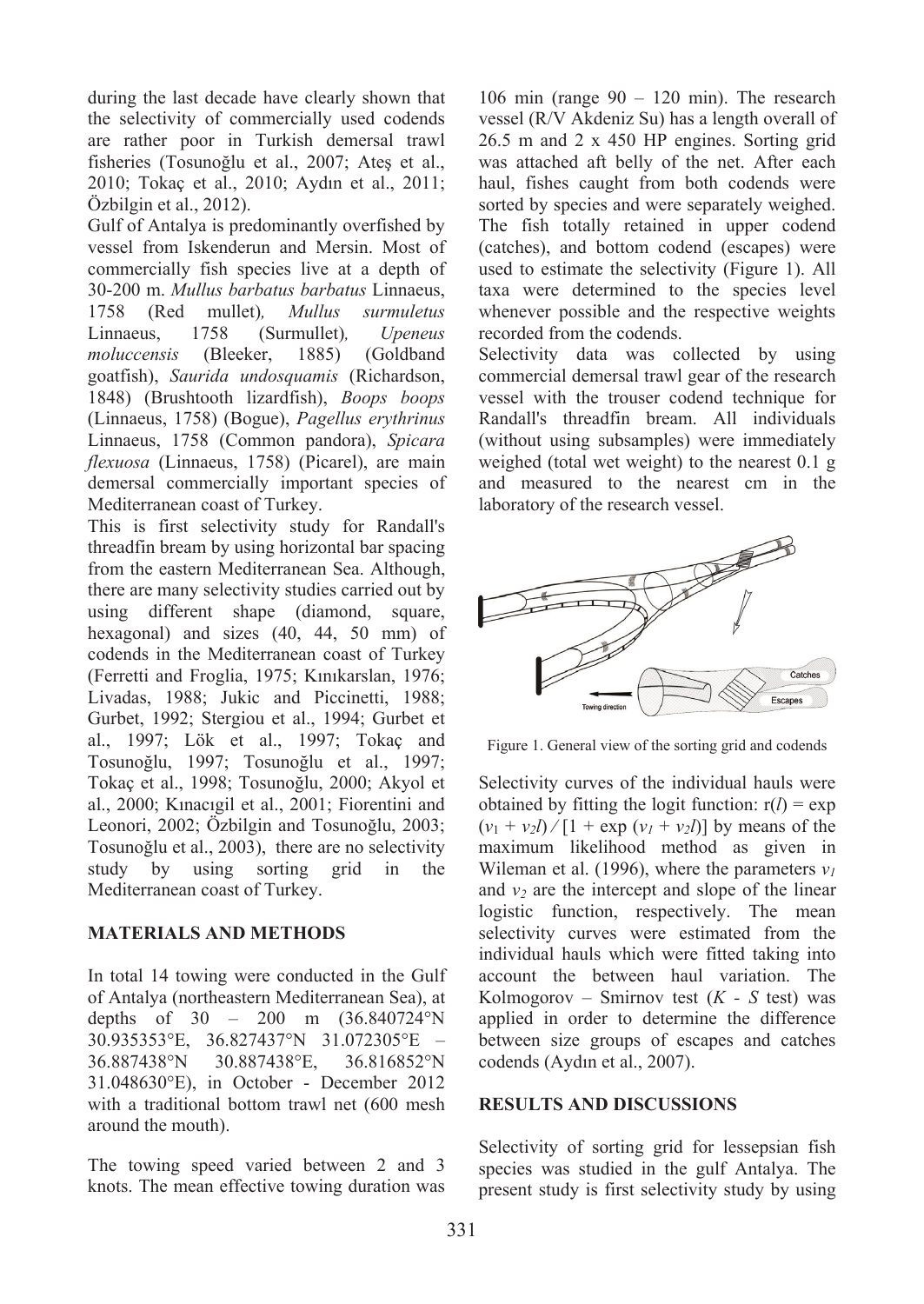horizontal grid bars for Randall's threadfin bream in the gulf of Antalya, Turkey.

Total 14 hauling were carried out during the trials and in total, 317 for Randall's threadfin bream entered the codends (total weight 12.996 kg) Randall's threadfin bream was caught (Table 1).

Table 1. Weights, numbers, and percentages of total numbers of Randall's threadfin bream retained in codends

| <b>Species</b>                | Amount      |
|-------------------------------|-------------|
| Randall's threadfin bream     |             |
| Weight in catches codend (kg) | 8.816 (68%) |
| Weight in escapes codend (kg) | 4.180(32%)  |
| Number in catches             | 152 (48%)   |
| Number in escapes             | 165(52%)    |

Table 1 shows the weight and number of the investigated species. Other species usually present in the catch were *Solea solea* (Linnaeus, 1758), *Chelidonichthys lucerna* (Linnaeus, 1758), *Trachurus mediterraneus* (Steindachner, 1868), *Trachurus picturatus* (Bowdich, 1825), *Pagrus pagrus*  (Linnaeus, 1758)*, Nemipterus randalli*  (Russell, 1986)*, Merluccius merluccius*  (Linnaeus, 1758)*, Citharus linguatula*  (Linnaeus, 1758)*, Chelidonichthys lastoviza*  (Bonnaterre, 1788)*, Spicara flexuosa*  (Linnaeus, 1758), *Boops boops* (Linnaeus, 1758)*, Serranus hepatus* (Linnaeus, 1758), *Serranus cabrilla* (Linnaeus, 1758)*, Diplodus annularis* (Linnaeus, 1758), *Dentex maroccanus* (Valenciennes, 1830), *Pagrus caeruleostictus* (Valenciennes, 1830), *Sillago sihama* (Forsskål, 1775), *Trichiurus lepturus* (Linnaeus, 1758), *Bothus podas* (Delaroche, 1809) and *Zeus faber* (Linnaeus, 1758) from the Gulf of Antalya.

Kolmogorov - Smirnov test showed that differences between length groups of catches codend and escapes codend for Randall's threadfin bream wasn't significant (*K - S* test, D:  $0.1765$ ;  $P = 0.930$ ) ( $p > 0.05$ ).

### *Selectivity parameters of Randall's threadfin bream*

The total number of 317 are taken to be evaluated for Randall's threadfin bream and 152 (48%) of these were retained on the catches codend; 165 (52%) of these were retained on the escapes codend. The length distribution was between 6 and 22 cm and showed a peak at 13 cm. While fish size groups retained on the catches codend were ranging 10  $-22$  cm, escapes codend groups were  $6 - 15$ cm (Figure 2).  $L_{25}$ ,  $L_{50}$ ,  $L_{75}$  selection ranges and selection factor are calculated for Randall's threadfin bream. Lengths at fifty percent retention (L50) values for Randall's threadfin bream was found as  $13.19 \pm 0.48$  cm. Selection range (SR) and selectivity factor (SF) were found as 2.9, 3.77, respectively (Table 2).



Figure 2. Selectivity curves and length distribution (red line: catches; green line: escapes) of Randall's threadfin bream

| Table 2. Selectivity parameters of sorting grid system |  |
|--------------------------------------------------------|--|
| for Randall's threadfin bream                          |  |

| Catches         | 152                                  |
|-----------------|--------------------------------------|
| Escapes         | 165                                  |
| SR              | $2.9 \text{ cm}$                     |
| SF              | 3.77                                 |
| $L_{25}$        | 11.72 cm                             |
| $L_{50} \pm SE$ | $13.19 \pm 0.48$ cm                  |
| $L_{75}$        | 14.66 cm                             |
| $v_1 \pm SE$    | $9.85 \pm 0.47$ cm                   |
| $v, \pm SE$     | $-0.74 \pm 0.11$ cm                  |
| MLS/SFM         | (There are no published studies yet) |

 $L_{25}$ , 25% retention length;  $L_{50}$ , 50% retention length;  $L_{75}$ , 75% retention length; SR, selection range; SF, Selection factor;  $v_1$  and  $v_2$ , regression parameters, SE, standard errors; SFM, size at first maturity; MLS, minimum landing size

There was found only one study for Randall's threadfin bream by using Hand-Woven Slack Knotted mesh codend in the Mediterranean coast of Turkey and there isn't any size for the first maturity length of *N. randalli* in the Mediterranean Sea and no minimum landing size for Turkish Fisheries Regulations (TFR).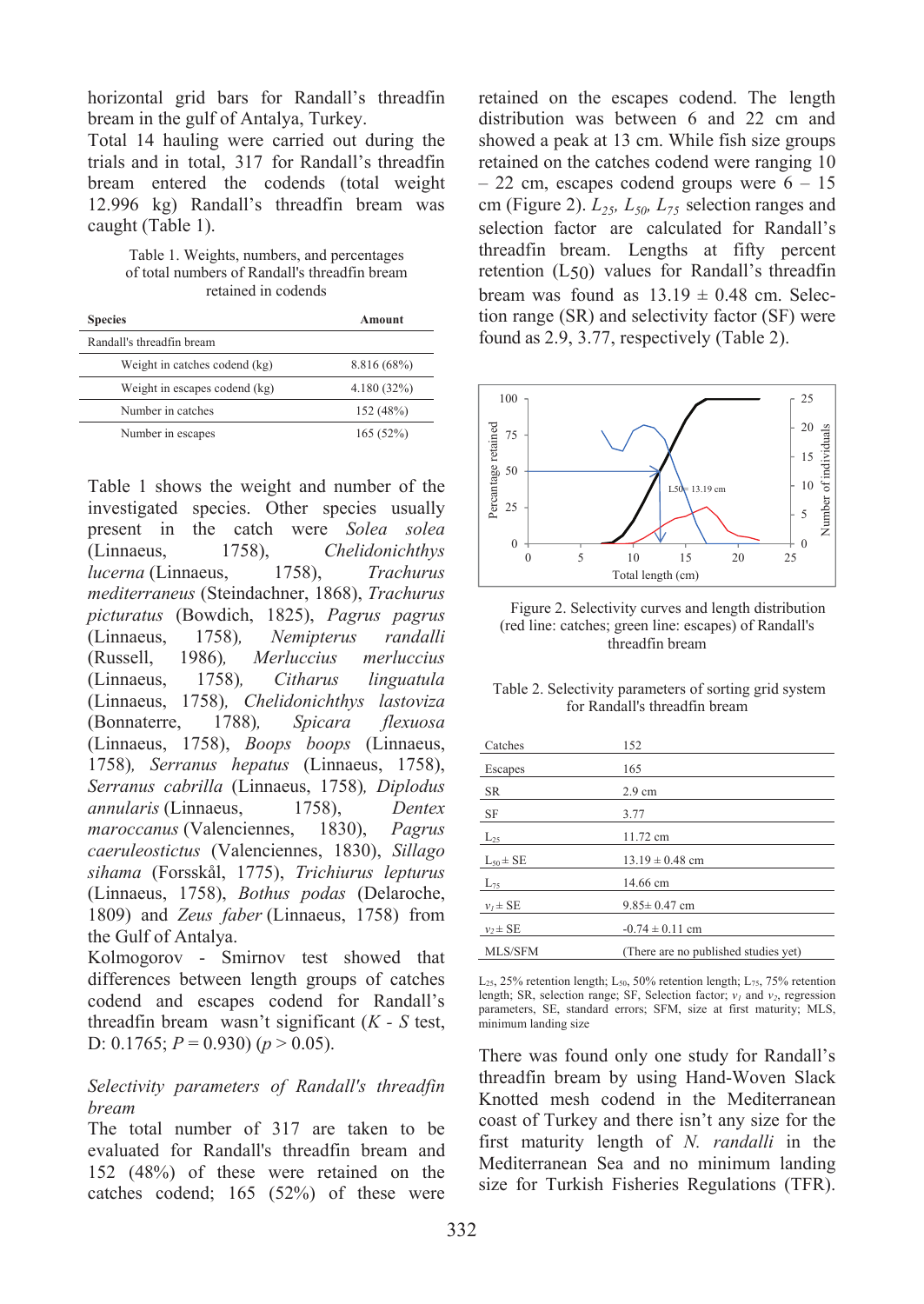Although there wasn't found any reproduction study on estimating minimum size at maturity or the size of the smallest mature of *N. randalli* in the Mediterranean Sea, in total length 10 cm was found in Kerala, India (Mohamed et al., 2014). Eryaşar et al. (2014) was found the lengths at fifty percent retention values for Randall's threadfin bream as  $2.01 \pm 1.32$  cm for standard mesh codend (300 meshes around its circumference) and  $5.92 \pm 0.11$  cm for narrow mesh codend (300 meshes around its circumference) by using hand-woven slack knotted codend, in Mersin Bay. Both values are smaller than minimum size at maturity.  $L_{50}$ value found in present study as  $13.19 \pm 0.48$ cm is higher than minimum size at maturity and mesh codends by using hand-woven slack knotted codend.

It is considered that these differences include the location of the research, differences in net materials, different hang-in ratios, and using different mesh size in codends. Besides these, the differences between  $L_{50}$  sizes may be occurred fishing the populations of different size groups in localities or a lesser intensive fishing pressure on this species may have occurred in the gulf of Antalya.

Also a different size at first maturity can be found for lessepsian fish, Randall's threadfin bream in the Mediterranean Sea.

It is clear that selectivity study by using handwoven slack knotted codend, in Mersin Bay gave lower  $L_{50}$  size than present study by using sorting grid bar fixed 44 mm codends. According to Sarda et al. (2004) and Aydın, (2008); size selectivity studies made with sorting grids are more successful than size selectivity studies with different mesh size and shapes.

In the successfully selectivity studies, it is waiting that number of fish individuals larger than minimum length size or size at first maturity retained in the catches codend would be expected low. Only 1 (1%) individual larger than L<sub>50</sub> size was retained in catches codend. This show that sorting grid fixed trawl codend gave high selectivity results.

A total of 17 individuals smaller than  $L_{50}$  size were retained in catches codend. The rate of fish groups belong Randall's threadfin bream should be retain in escapes codend but retained catches smaller than  $L_{50}$  value were found as

10%. It is considered that some very large pet bottles, garbage bags, twigs, tires, and very large fishes such as stingrays and groupers may have caused to off the selectivity grids during the hauls.

## **CONCLUSIONS**

For a sustainable fishing management, fishing immature individuals and discard species should decrease. Because of this reason, size selectivity of trawl nets should improve. This can apply only by using different shape and size of mesh or by using sorting grids for. There are no published studies for *N. randalli* yet. The  $L_{50}$  size found in this study can be used for minimum length size.

# **ACKNOWLEDGMENTS**

The work reported in this paper was supported by the Scientific Research Projects Coordination Unit of Akdeniz University, Project Number: 2011.01.0111.004. The author thanks to Mehmet GÖKOĞLU, Osman Kadir TOPUZ, Burçak ARKAN, Hande KAZANCI, Hasan Demir, Hacer ERTUNÇ, Yağmur MAYADAĞLI, Zafer BACI and the captain and crews of "R/V Akdeniz Su" for their help during the field work.

### **REFERENCES**

- Anonymous, 2012. The commercial fish catching regulations in seas and inland waters in 2012–2016 fishing period: circular No. 2012⁄68 (in Turkish). Republic of Turkey. Minister of Agriculture and Rural Affair, General Directorate of Conservation and Inspection, Ankara, 108 pp.
- Akyol O., Tosunoğlu Z., Tokaç A., 2000. Investigations of the growth and reproduction of red mullet (*Mullus barbatus* Linnaeus, 1758) population in the Bay of Izmir (Aegean Sea). Anadolu University Journal of Science Technology. 1, 121-127.
- Aydın C., Tokaç A., Tosunoğlu Z., 2007. Selectivity of sorting grid with horizontal bar for hake (*Merluccius merluccius*), red mullet (*Mullus barbatus*) and annular sea bream (*Diplodus annularis*). Ege University Journal of Fisheries Faculty, 24, 39 – 43 (in Turkish).
- Aydın C., 2008. Selectivity of horizontally sorting grids. Journal of Fisheries Sciences.com. 2, 357-366 (In Turkish)
- Aydın C., Tokac A., Ulas A., Maktay B., Sensurat T., 2011. Selectivity of 40 mm square and 50 mm diamond mesh codends for five species in the Eastern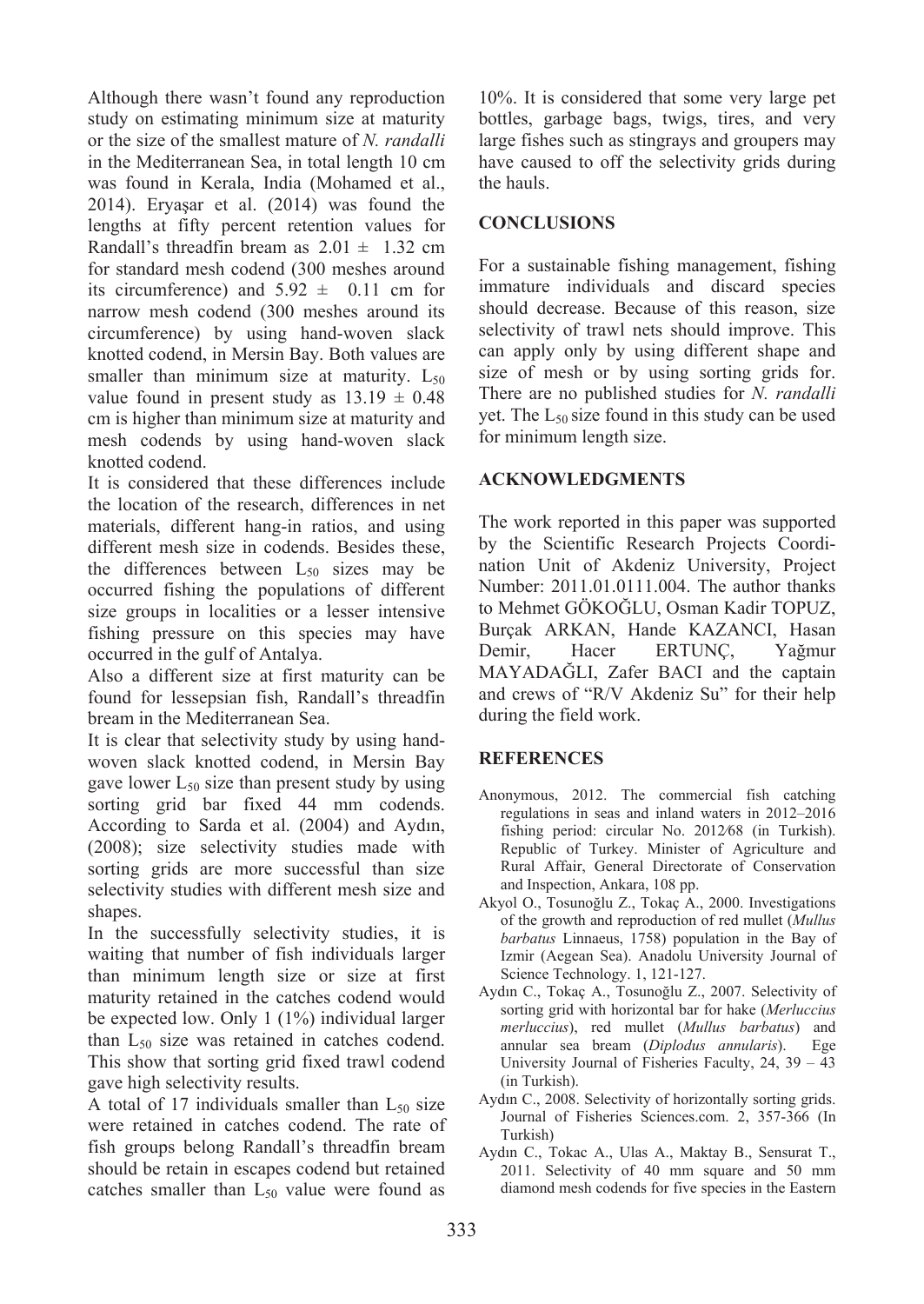Mediterranean demersal trawl fishery. African Journal of Biotechnology, 10: 5037-5047.

- Baranes A., Golani D., 1993. An annotated list of deepsea fishes collected in the northern Red Sea, Gulf of Aqaba. Israel Journal of Zoology, 39, 299–336.
- Çiçek E., 2015. Bottom trawl selectivity parameters of four fish species from Karataş coasts of Turkey in Northeastern Mediterranean Waters. Iranian Journal of Ichthyology. 2, 79–86.
- Eryaşar A.R., Özbilgin H., Gökçe G., Özbilgin Y.D., Saygu İ., Bozaoğlu A.S., Kalecik E., 2014. The Effect of Codend Circumference on Selectivity of Hand-Woven Slack Knotted Codend in the North Eastern Mediterranean Demersal Trawl Fishery, Turkish Journal of Fisheries and Aquatic Sciences, 14, 463-470
- Ferretti, M., Froglia, C., 1975. Results of selectivity experiments, made with different trawls, on more important Adriatic demersal fish. Quaderni del Laboratorio di Tecnologia della Pesca (C.N.R.) Ancona. 2, 3–16.
- Fiorentini L., Leonori, I., 2002. The effects of mesh size and number of meshes around the codend on red mullet and hake selectivity. ICES FTFB Working Group Meeting, 11, Sete-France. pp. 6-8.
- Golani D., Bogorodsky S.V., 2010. The fishes of the Red Sea-reappraisal and updated checklist. Zootaxa, 24- 63, 11–35.
- Golani D., Sonin O., 2006. The Japanese threadfin bream *Nemipterus japonicus*, a new Indo-Pacific fish in the Mediterranean Sea. Journal of Fish Biology, 68 (3), 940–943.
- Gurbet R., 1992. Selectivity of the bottom trawl nets on the red mullet (*Mullus barbatus* L.) fishery (in Turkish). PhD thesis. İzmir: Ege University.
- Gurbet R., Hoşsucu H., İlkyaz A.T., Özekinci U., 1997. The study on the comparison of selectivity of 40 and 44 mm mesh size in the trouser bottom trawls 77–91 (in Turkish). In: Mediterranean Fisheries Congress, 9-11th April, E.U. Fisheries Faculty, Bornova, Izmir.
- Jukić S., Piccinetti C., 1987. Biological and economic aspects of mesh size regulation in the multispecies demersal fishery of the Adriatic Sea. Acta Adriatica. 28(1/2), 199-219.
- Jukic S., Piccinetti C., 1988. Contribution to the knowledge on the short and long-term effects of the application of 40 mm codend mesh size in Adriatic trawl fishery - eastern Adriatic coast. FAO Fishery Report. 394, Rome, 282-290.
- Kınacıgil H.T., İlkyaz A.T., Akyol O., Metin G., Çıra E., Ayaz A., 2001. Growth parameters of red mullet (*Mullus barbatus* L., 1758) and seasonal cod-end selectivity of traditional bottom trawl nets in Izmir Bay (Aegean Sea). Acta Adriatica et Piscatoria. 42, 113-123.
- Kınıkarslan N., 1976. Research on Selectivity of Red Mullet (*Mullus barbatus*) in Trawl Codend Meshes (in Turkish). I.U. Hydrobiology Research Institution Publication 17, Istanbul. 12 pp.
- Lelli S., Colloca F., Carpentieri P., Russell B.C., 2008. The threadfin bream *Nemipterus randalli*  (Perciformes: Nemipteridae) in the eastern

Mediterranean Sea. Journal of Fish Biology, 73 (3), 740–745.

- Livadas R.J., 1988. The selectivity of certain trawl codends in Cyprus. FAO Fisheries Report No. 412, FIPL/R412, GFCM Technical consultation on stock assessment in the Eastern Mediterranean, Athens. 180-189.
- Lök A., Tokac A., Tosunoğlu Z., Metin C., Ferro R.S.T., 1997. The effects of different cod-end design on bottom trawl selectivity in Turkish fisheries of the Aegean Sea. Fisheries Research. 32, 149–156.
- Metin C., Tokaç A., Ulaş A., Düzbastılar F.O., Lök A., Özbilgin H., Metin G., Tosunoğlu Z., Kaykaç H., Aydın C., 2004. Survival of red mullet (*Mullus barbatus* L., 1758) after escape from a trawl codend in the Aegean Sea. Fisheries Research, 70: 49-53.
- Mohamed K.S., Zacharia P.U., Maheswarudu G., Sathianandan T.V., Abdussamad E.M., Ganga U., Pillai S. Lakshmi, Sobhana K.S. Nair, Rekha J., Josileen Jose, Chakraborty Rekha D., Kizhakudan Shoba Joe, Najmudeen T.M., 2014. Minimum Legal Size (MLS) of capture to avoid growth overfishing of commercially exploited fish and shellfish species of Kerala*.* Marine Fisheries Information Service; Technical and Extension Series (220). 3-7 pp.
- Özbilgin H., Tosunoğlu Z., 2003. Comparison of the selectivites of double and single codends. Fisheries Research. 63, 143-147.
- Özbilgin H., Tokaç A., Kaykaç H., 2012. Selectivity of commercial compared to larger mesh and square mesh trawl codends for four fish species in the Aegean Sea. Journal of Applied Ichthyology. 28(1), 51-59.
- Russel B.C., 1990. FAO species catalogue, Vol. 12. Nemipterid fishes of the world (Threadfin breams, Whiptail breams, Monocle breams, Dwarf monocle breams and Coral breams).An anootated and illistrated Catlogue of Nemipterid species known to date. FAO Fisheries Synopsis, 125 (12), 149 p.
- Sala A., Luchetti A., 2010. The effect of mesh configuration and codend circumference on selectivity in the Mediterranean trawl Nephrops fishery. Fisheries Research, 103: 63-72.
- Sarda F., Moli B., Palomera I., 2004. Preservation of juvenile hake (*Merluccius merluccius* L.) in the western Mediterranean demersal trawl fishery by using sorting grids. Scientia Marina. 68, 435–444.
- Stergiou K.L., Petraki G., Politou C.Y., Christou E.D., Karkani M., MacLennan D.N., Ferro R.S.T., 1994. Selectivity of Square and Diamond Codends in Hellenic Waters. Final Report (Contract No. MED92/020, EC), Stergiou and Co., Athens. 54 pp.
- Stewart P.A.M., 2002. A Review of Studies of Fishing Gear Selectivity in the Mediterranean. FAO COPEMED, Rome, 57 pp.
- Tokaç A., Lök A., Metin C., Tosunoğlu Z., Ulaş A., 1995. Selectivity research for demersal fish resource in trawl fishery. TUBİTAK, Project No: DEBAG-105, Izmir, 80p (in Turkish).
- Tokaç A., Tosunoğlu Z., 1997. The importance of relationship between mesh shape and fish body form for trawl nets selectivity (in Turkish). *In:* Hoşsu B.